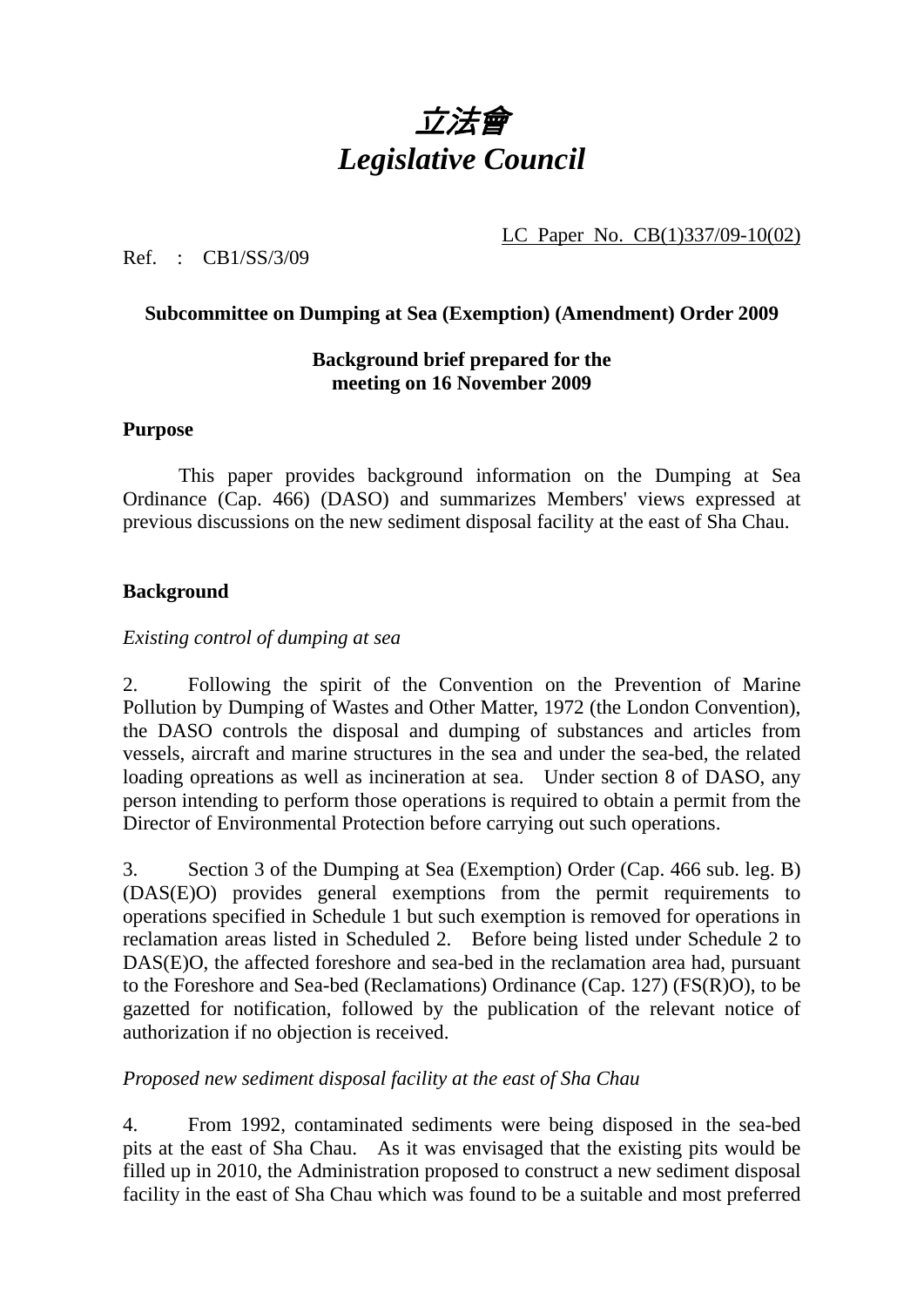site after a territory-wide site search. The new facility comprises four disposal pits each of which is about 2 million cubic metre in capacity giving an aggregate design capacity of about 8 million cubic metre. Construction works of the new facility commenced in September 2009, aiming at coming into service in stages from June 2010 to 2014.

5. The foreshore and sea-bed affected by the new facility was gazetted for notification under section 5 of FS(R)O on 20 March 2008 (G. N. 1814 of 2008). No objection was received after the gazettal, and the notice of authorization was made under section 9 of FS(R)O on 13 June 2008 (G. N. 3966 of 2008).

6. In order to apply the regulatory control regime under DASO at the new facility, it is necessary to include the aforesaid authorized foreshore and sea-bed (i.e. G.N. 3966 of 2008) in Schedule 2 to DAS(E)O, similar to the arrangement for the existing sediment disposal facilities at the east of Sha Chau.<sup>1</sup>

# **The Amendment Order**

7. The Amendment Order amends Schedule 2 to DAS(E)O by specifying the new sediment disposal facility situated in the east of Sha Chau as a reclamation area for the purpose of section  $4(2)(a)$  of DAS(E)O, so that a permit is required under section 8 of DASO for dumping operations in that reclamation area. The Amendment Order will come into operation on 1 January 2010.

## **Previous discussions**

8. The provision of the new sediment disposal facility at the east of Shau Chau was discussed at various forum of Legislative Council in the past year. When considering the funding proposal of the new disposal facility at the meeting on 19 December 2008, members expressed concern about the disposal method, monitoring of water quality, possible impact on marine ecology and environmental monitoring measures. Panel members noted from the supplementary information provided by the Administration that the Tuen Mun District Council (TMDC), which originally raised objection to the proposed works, subsequently endorsed the project on 6 January 2009.

9. At the meeting of the Public Works Subcommittee (PWSC) on 21 January 2009, members urged the Administration to monitor the transportation and disposal of contaminated sediment to curb unlawful dumping at sea. They also requested the Administration to put in place measures to prevent leakage of contaminated mud during disposal.

10. At the meeting of the Finance Committee on 13 February 2009, Hon

 $\overline{a}$ 1 Item 18 of Schedule 2 to DAS(E)O lists the foreshore and sea-bed affected by the previous and existing sediment disposal facilities at the east of Sha Chau.